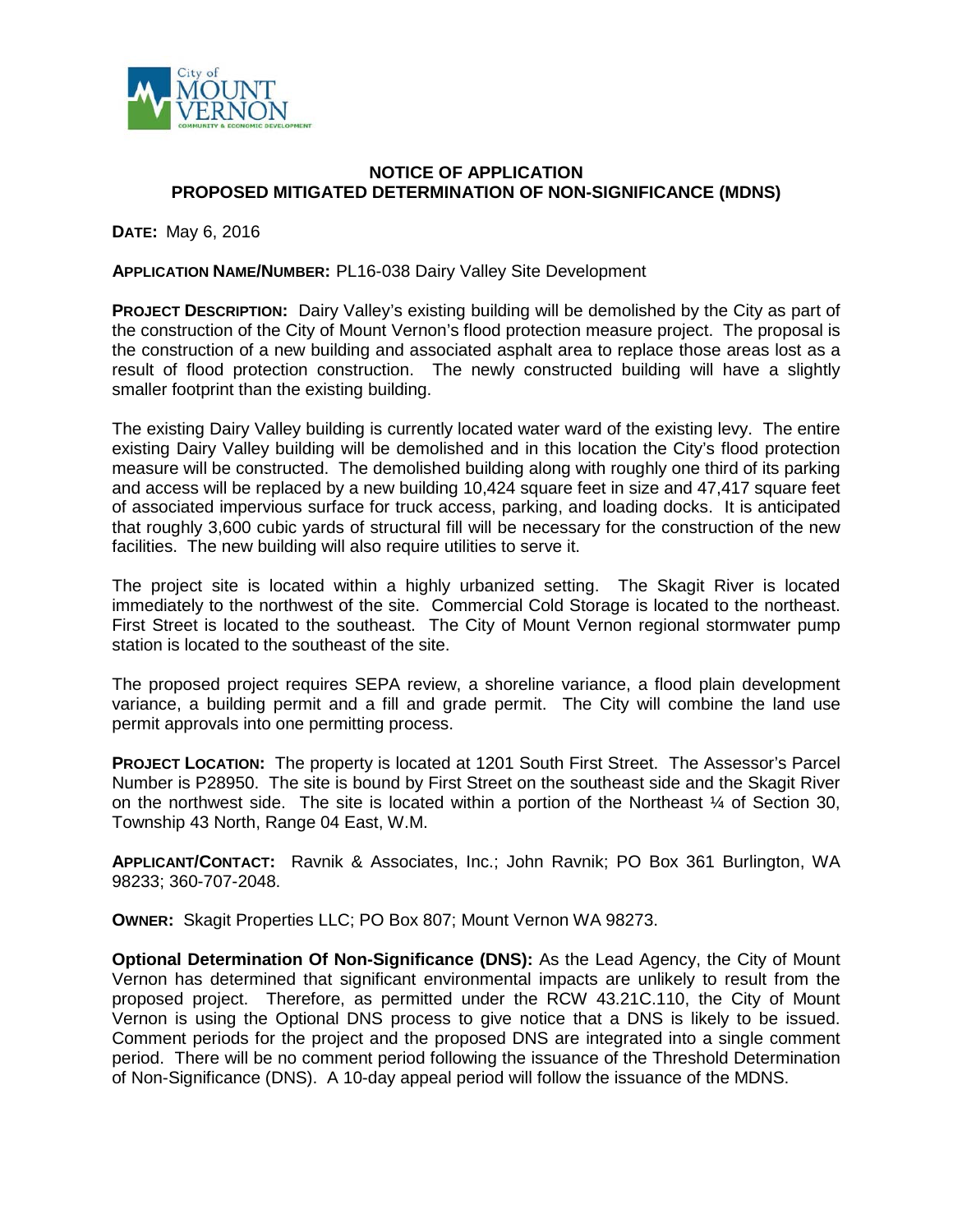The following conditions have been identified that may be used to mitigate the impacts of the proposal: (Note: These conditions are in addition to mitigation required by the development regulations):

- 1. An erosion control plan is required. Specific emphasis shall be placed on the construction entrance and the protection of existing streets, drainage systems, and adjacent properties.
- 2. All exposed soils shall be stabilized by application of suitable BMPs, including but not limited to sod or other vegetation, plastic covering, mulching, or application of base course(s) on areas to be paved.
- 3. The following BMPs are recommended to mitigate erosion hazards during construction:
	- a. Schedule or phase construction activity to reduce earthwork activity during winter months.
	- b. Develop a well-conceived site plan that includes ground-cover measures, access roads, and staging areas to reduce the amount of exposed ground during the winter months.
	- c. Install temporary erosion and sediment control (TESC) measures soon after ground clearing.
	- d. Stabilize work areas during wet months and large storm events.
	- e. Revegetate all disturbed areas as soon as possible.
	- f. Control surface runoff and discharge during and following development.
	- g. Store soils to be reused around the site using measures to reduce erosion, such as covering stockpiles with plastic sheeting, using stockpiles in flat areas, and using silt fences around stockpile perimeters.
	- h. Conduct erosion control inspections and turbidity monitoring in accordance with DOE requirements.
- 4. Silt sacks will be installed under the grates of all existing and proposed on site catch basins that have the potential to receive stormwater runoff from the project area.
- 5. Runoff treatment facilities will incorporate a combination of biofiltration swales, stormtech media filled cartridges, rain gardens, and filterra amended soils components.
- 6. Construction BMPs such as use of silt fencing, application of seeding or mulching for soil stabilization, or other techniques will be implemented as necessary.
- 7. Lighting shall be directed downward and away from adjacent properties to minimize light pollution.
- 8. Any person engaged in ground disturbing activity who encounters or discovers historical and/or archeological materials in or on the ground shall:
	- a. Immediately cease any activity which may cause further disturbance;
	- b. Make a reasonable effort to protect the area from further disturbance; and
	- c. Report the presence and location of the material to the proper authorities in the most expeditious manner possible.

## **PERMIT APPLICATION DATE:** April 5, 2016

**NOTICE OF COMPLETE APPLICATION:** April 29, 2016

**PERMITS/REVIEW REQUESTED:** SEPA Review, Shoreline Variance, and Flood Plain Development Variance.

**OTHER PERMITS/APPROVALS THAT MAY BE REQUIRED:** Fill & Grade, Building Permit, Utility and Right-of-Way Permits.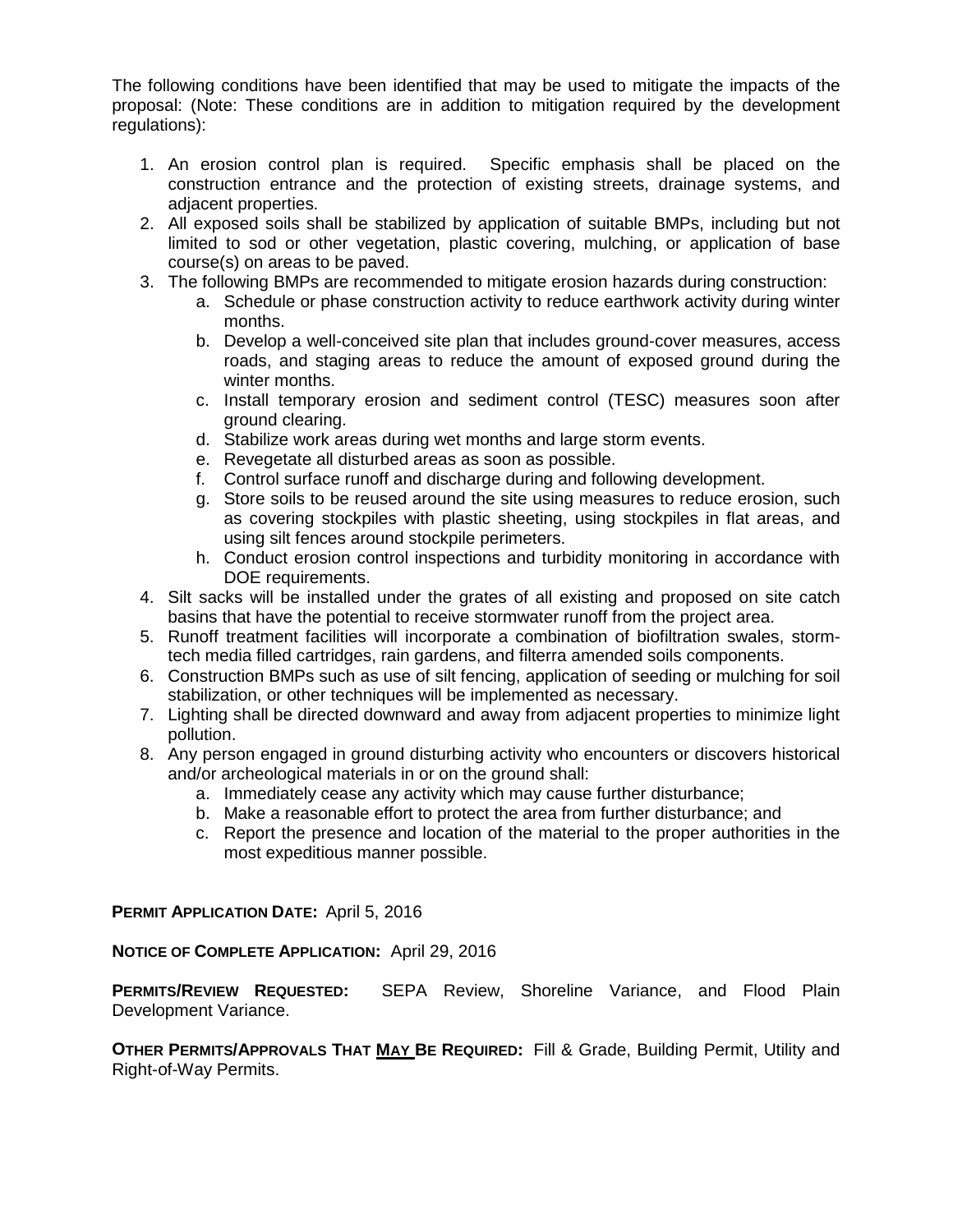**LAND USE:** The site zoning is Industrial District (M-2) and the Comprehensive Plan designation is Commercial Industrial (CI).

## **SHORELINE DESIGNATION: Urban**

**DEVELOPMENT REGULATIONS USED FOR PROJECT MITIGATION:** The proposal is subject to the City's Comprehensive Plan and Zoning Code, Critical Areas Ordinance, Floodplain Management Requirements, the Shoreline Management Master Program, Drainage and Engineering Requirements and other applicable local, state and federal regulations as appropriate.

**CONTACT PERSON FOR COMMENTS:** Marianne Manville-Ailles; Community and Economic Development Department, City of Mount Vernon, 910 Cleveland Ave., Mount Vernon, WA 98273; 360-336-6214; [mma@sseconsultants.com.](mailto:mma@sseconsultants.com)

Comments on this Notice of Application must be submitted, in writing, no later than **4:30 PM May 25, 2016.** Comments should be as specific as possible. Any person may comment on the application and request a copy of the decision once it is made. Questions about this proposal, requests for additional notification by mail and/or appeal procedures should be directed to the contact person listed herein. Any person who submits written comments will automatically become a 'party of record' and will be notified of any decision made regarding this proposal. The application and supporting documentation are available for review at the Community & Economic Development Department located at City Hall. Copies will be provided upon request at the cost of reproduction.

**ISSUED:** May 6, 2016 **PUBLISHED:** May 11, 2016

**Sent To:** DOE, COE, WDFW, CTED, DOT, DNR, MVSD, SVC, SKAT, Skagit System Cooperative, NWAPA, PUD, AT&T, CNG, PSE, Dike & Drainage Districts (as applicable) and Verizon

**PLEASE INCLUDE THE PROJECT NUMBER WHEN CALLING FOR PROPER FILE IDENTIFICATION**